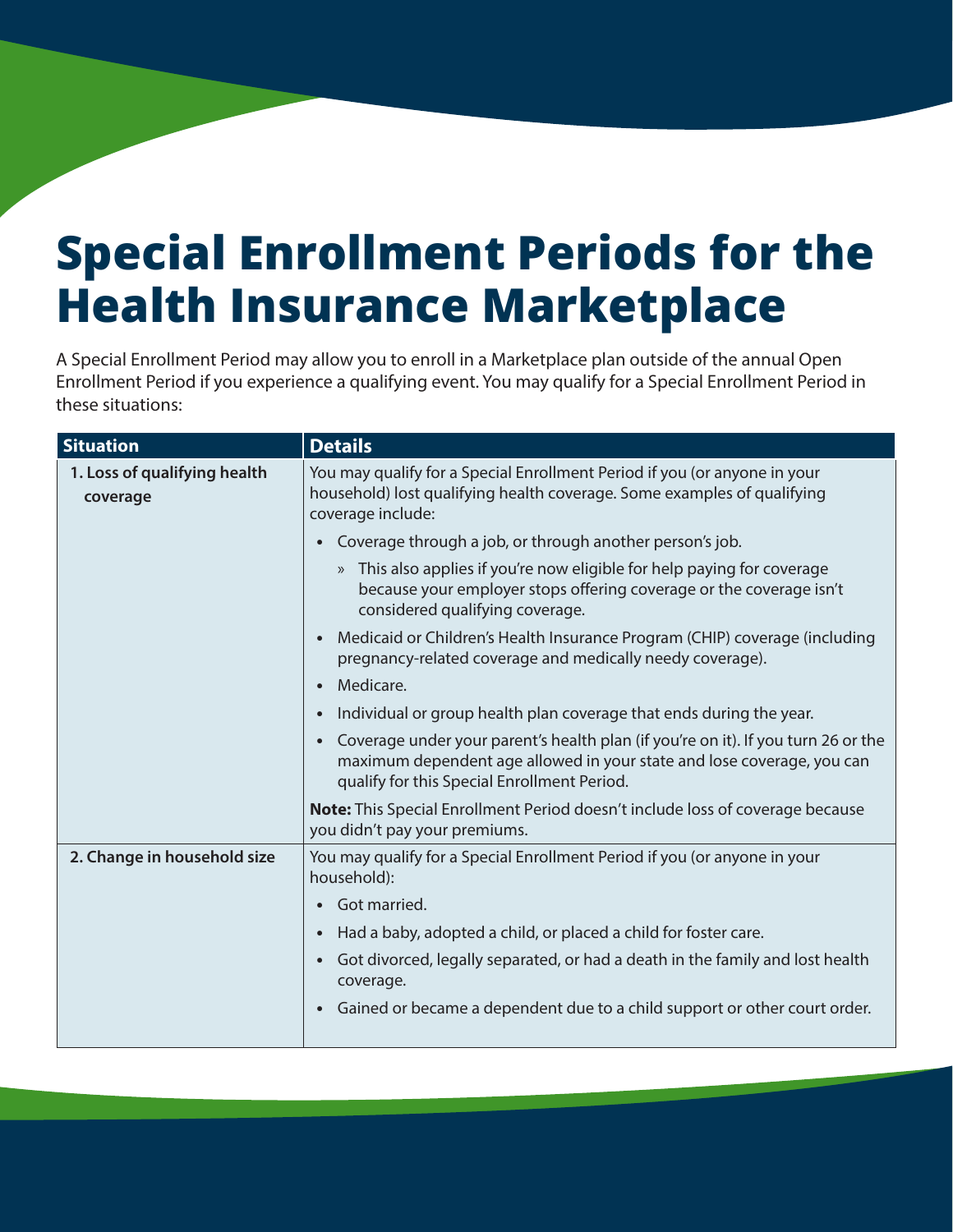| <b>Situation</b>                                                                    | <b>Details</b>                                                                                                                                                                                                                                                                                                                                                     |
|-------------------------------------------------------------------------------------|--------------------------------------------------------------------------------------------------------------------------------------------------------------------------------------------------------------------------------------------------------------------------------------------------------------------------------------------------------------------|
| 3. Change in primary place of<br>living                                             | You may qualify for a Special Enrollment Period if you (or anyone in your<br>household) have a change in your primary place of living and gain access to new<br>qualified health plans as a result. This includes:                                                                                                                                                 |
|                                                                                     | Moving to a new home in a new ZIP code or county.<br>$\bullet$                                                                                                                                                                                                                                                                                                     |
|                                                                                     | Moving to the U.S. from a foreign country or United States territory.<br>$\bullet$                                                                                                                                                                                                                                                                                 |
|                                                                                     | A student moving to or from the place he or she attends school.<br>$\bullet$                                                                                                                                                                                                                                                                                       |
|                                                                                     | A seasonal worker moving to or from the place he or she lives and works.<br>$\bullet$                                                                                                                                                                                                                                                                              |
|                                                                                     | Moving to or from a shelter or other transitional housing.<br>$\bullet$                                                                                                                                                                                                                                                                                            |
|                                                                                     | <b>Note:</b> Starting July 2016, you must prove you had qualifying health coverage<br>for one or more days in the 60 days before your move, unless you're moving<br>from a foreign country or United States territory. Also, moving only for medical<br>treatment or staying somewhere for vacation doesn't qualify you for a Special<br><b>Enrollment Period.</b> |
| 4. Change in eligibility for<br>Marketplace coverage or<br>help paying for coverage | You may qualify for a Special Enrollment Period if you (or anyone in your<br>household):                                                                                                                                                                                                                                                                           |
|                                                                                     | Are enrolled in Marketplace coverage and report a change that makes you:                                                                                                                                                                                                                                                                                           |
|                                                                                     | Newly eligible for help paying for coverage.<br>$\rangle\!\rangle$                                                                                                                                                                                                                                                                                                 |
|                                                                                     | Ineligible for help paying for coverage.<br>$\rangle$                                                                                                                                                                                                                                                                                                              |
|                                                                                     | Eligible for a different amount of help paying for out-of-pocket costs, like<br>$\rangle$<br>copayments.                                                                                                                                                                                                                                                           |
|                                                                                     | Become newly eligible for Marketplace coverage because you've become a<br>$\bullet$<br>U.S. citizen, U.S. national, or lawfully present individual.                                                                                                                                                                                                                |
|                                                                                     | Become newly eligible for Marketplace coverage after being released from<br>$\bullet$<br>incarceration (detention, jail, or prison).                                                                                                                                                                                                                               |
|                                                                                     | Gain or maintain status as a member of a federally recognized tribe or Alaska<br>$\bullet$<br>Native Claim Settlement Act (ANCSA) Corporation shareholders (you can<br>change plans once per month).                                                                                                                                                               |
|                                                                                     | Become newly eligible for help paying for Marketplace coverage because<br>$\bullet$<br>you had a change in household income or moved to a different state and you<br>were previously both of these:                                                                                                                                                                |
|                                                                                     | Ineligible for Medicaid coverage because you lived in a state that hasn't<br>$\rangle\!\rangle$<br>expanded Medicaid.                                                                                                                                                                                                                                              |
|                                                                                     | Ineligible for help paying for coverage because your household income<br>$\rangle\!\rangle$<br>was below 100% of the Federal Poverty Level (FPL).                                                                                                                                                                                                                  |